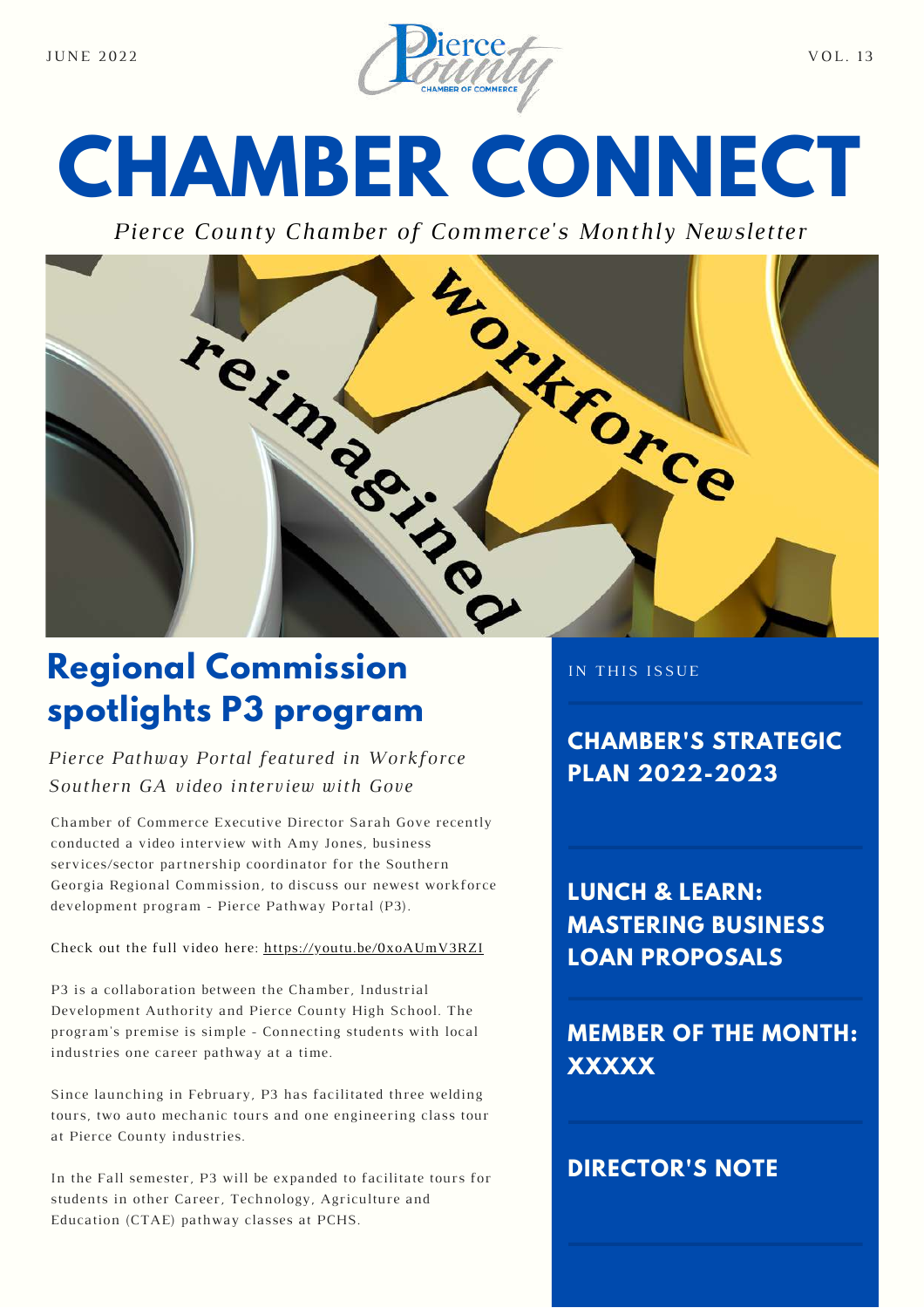



## **4-H hosts Ag Day event for elementary students**

Pierce County 4-H hosted an agriculture education day for all Pierce County fourth and fifth grade students last month.

The event was held at the Southeast Georgia Regional Agriculture Center in Blackshear, and included a variety of vendors from several ag-related industries.

Students were exposed to ag machinery, livestock, produce, timber and more during this event.

Chamber Director Sarah Gove currently serves on the 4-H program's development team.

## **Bell, Coffee receive ambassador awards**

*Eileen Coffee is Ambassador of the Year; Stephanie Bell is Innovator of the Year*

Chamber ambassadors Eileen Coffee and Stephanie Bell were recently recognized for their hard work and dedication to the Chamber.

"Their efforts really shined during our planning process for the Gala this year," said Sarah Gove, Chamber director. "Both women put in countless hours getting ready for this event."

Coffee was named Ambassador of the Year. Bell received the Innovator of the Year award. Both recipients were recognized at a Chamber board meeting and received a gift card to Farmers & Builders (Ace Hardware).



## our CHAMBER

The Pierce County Chamber of Commerce is a non-profit membership organization. Our primary goal is to promote businesses in Pierce County and help create an overall healthy and sustainable business climate throughout the local area.

## our VISION

The vision of the Pierce County Chamber of Commerce is to provide for a competitive and business friendly climate for all of Pierce County.

## our MISSION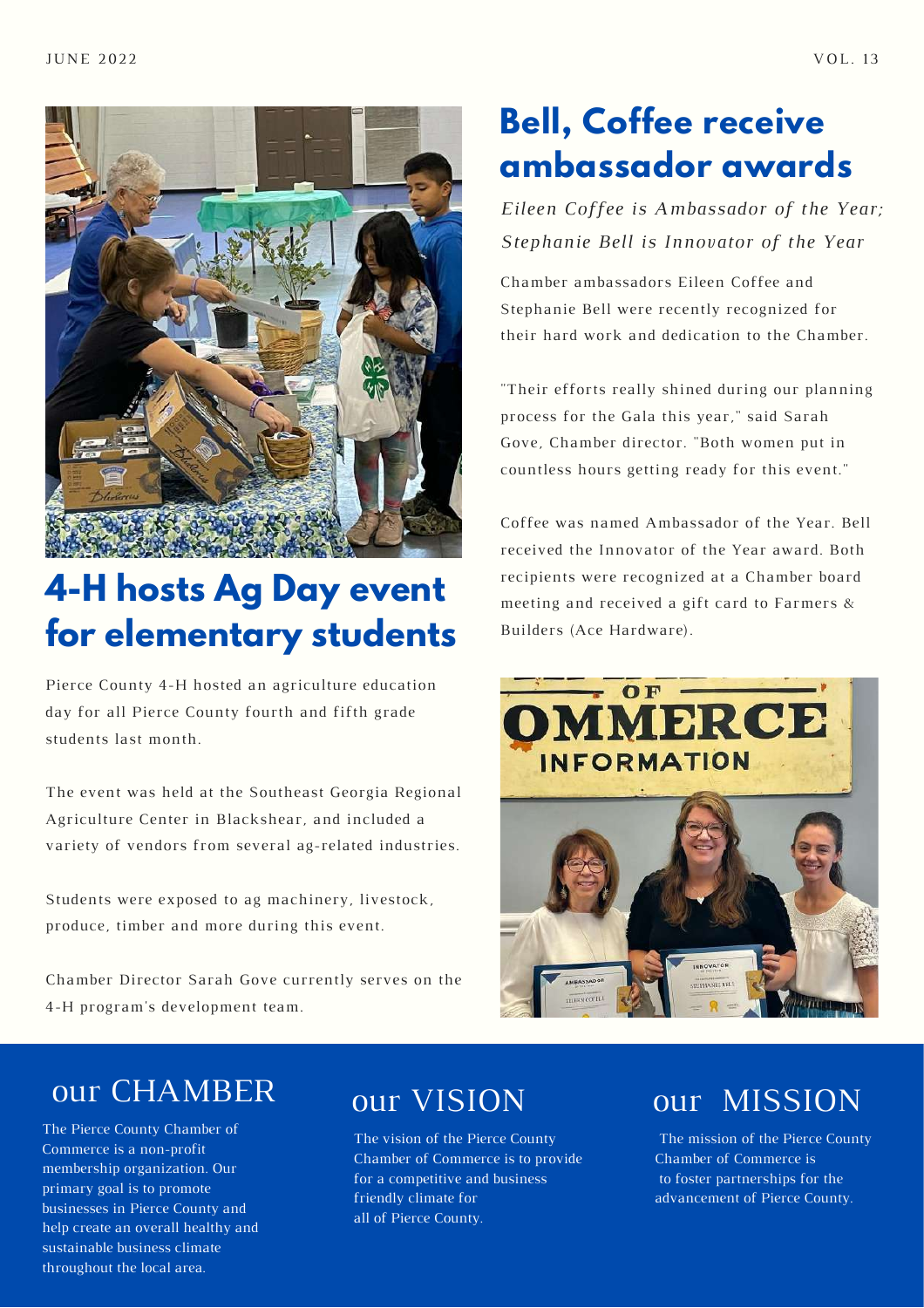



## **4-H hosts Ag Day event for elementary students**

Pierce County 4-H hosted an agriculture education day for all Pierce County fourth and fifth grade students last month.

The event was held at the Southeast Georgia Regional Agriculture Center in Blackshear, and included a variety of vendors from several ag-related industries.

Students were exposed to ag machinery, livestock, produce, timber and more during this event.

Chamber Director Sarah Gove currently serves on the 4-H program's development team.

## **Ribbon cutting held at B'shear Train Depot**

The City of Blackshear recently held a ribbon cutting at the newly restored Train Depot located across from the city park.

"Thank you for prioritizing historic preservation by investing in the restoration of Blackshear's Train Depot," said Sarah Gove, Chamber director.

The renovated depot's most defining feature is the refurbished, original heart pine floors. The depot also features a catering kitchen, two serving windows and spacious restrooms.

The space is now available for rent for parties, weddings, reunions and more. Call City Hall at 912-449-7000 for more info today!



## our CHAMBER

The Pierce County Chamber of Commerce is a non-profit membership organization. Our primary goal is to promote businesses in Pierce County and help create an overall healthy and sustainable business climate throughout the local area.

## our VISION

The vision of the Pierce County Chamber of Commerce is to provide for a competitive and business friendly climate for all of Pierce County.

## our MISSION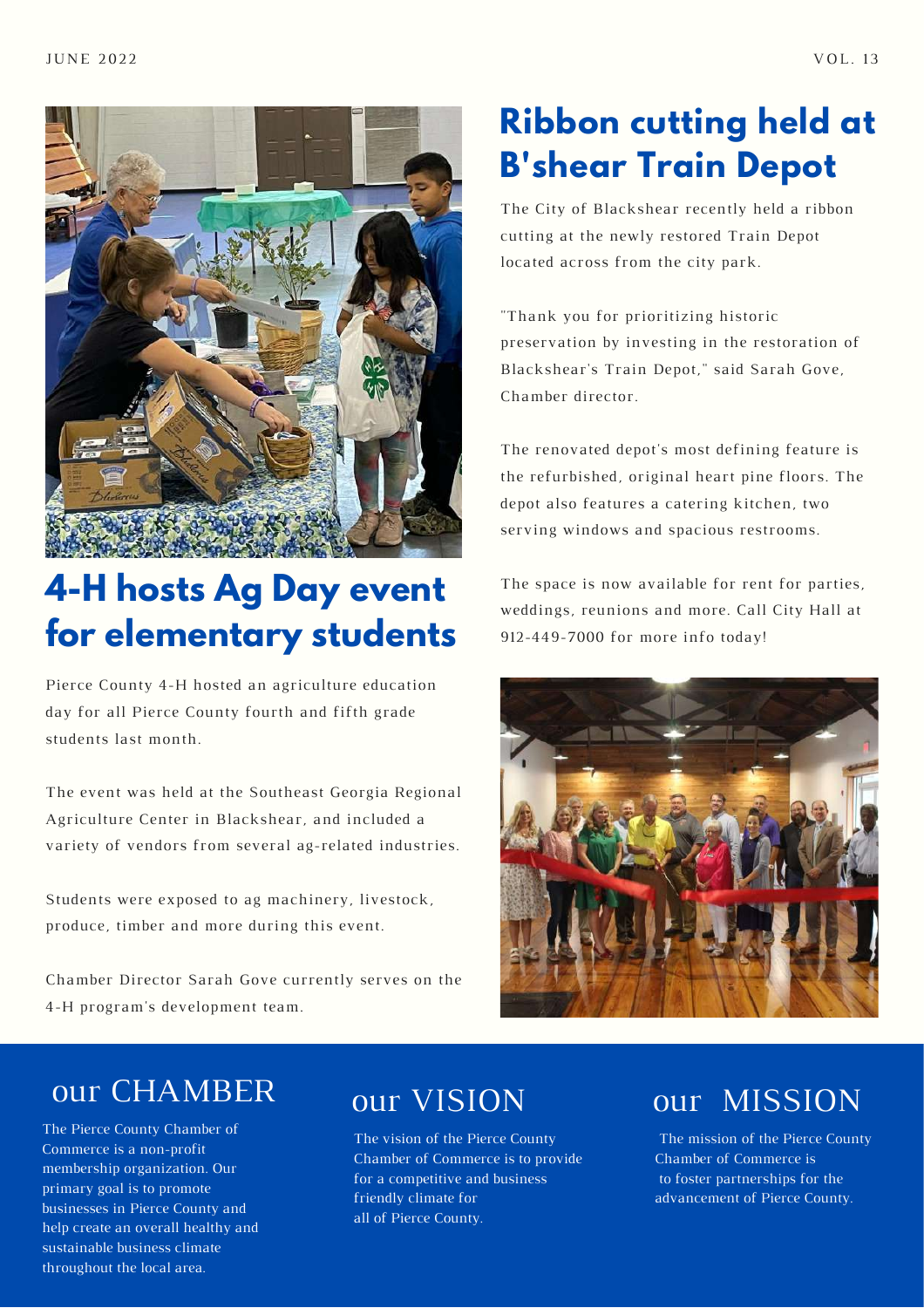

## **Gove speaks at Georgia HS High Tech luncheon**

Chamber director Sarah Gove spoke to a group of students at Pierce County High School during the Georgia High School High Tech program end of the year luncheon.

Gove advised students to "Mind Their P's & R's" during a short speech on traits of a good leader. Successful leaders have good **P**eople skills, **P**erseverance, **R**esourcefulness and **R**esponsibility.

One lucky senior was awarded a laptop from the High Tech program after winning a statewide contest. The student submitted a presentation explaining how a laptop would help her succeed with her future career goals after graduation.

# **Blackshear Times hosts political forum**

*The Blackshear Times* and Bud Newton Community Center partnered to host a candidate forum for the Board of Commissioner and Board of Education chairman's races last month.

The forum featured BOC Chairman Neal Bennett and challenger Mike Streat, and BOE Chairman Duward Boatright and challenger Morris Pate.

Candidates running for BOC District 2 and Patterson City Council at large also addressed the audience.

The forum drew a large crowd to the Newton Center.



# **EXECUTIVE DIRECTOR'S NOTE**

I'm excited to announce Leadership Pierce and Student Leadership Academy (SLA) will be resuming in the Fall! We're hard at work planning out the class tours and presentations now. Stay tuned for more info on how you can participate!

Our next membership event will be Wake Up, Pierce hosted by Christi's Downsouth Living Wednesday, June 22, at 8 a.m. Don't miss this opportunity to network. catch up with fellow business owners and get some business security tips from our speaker.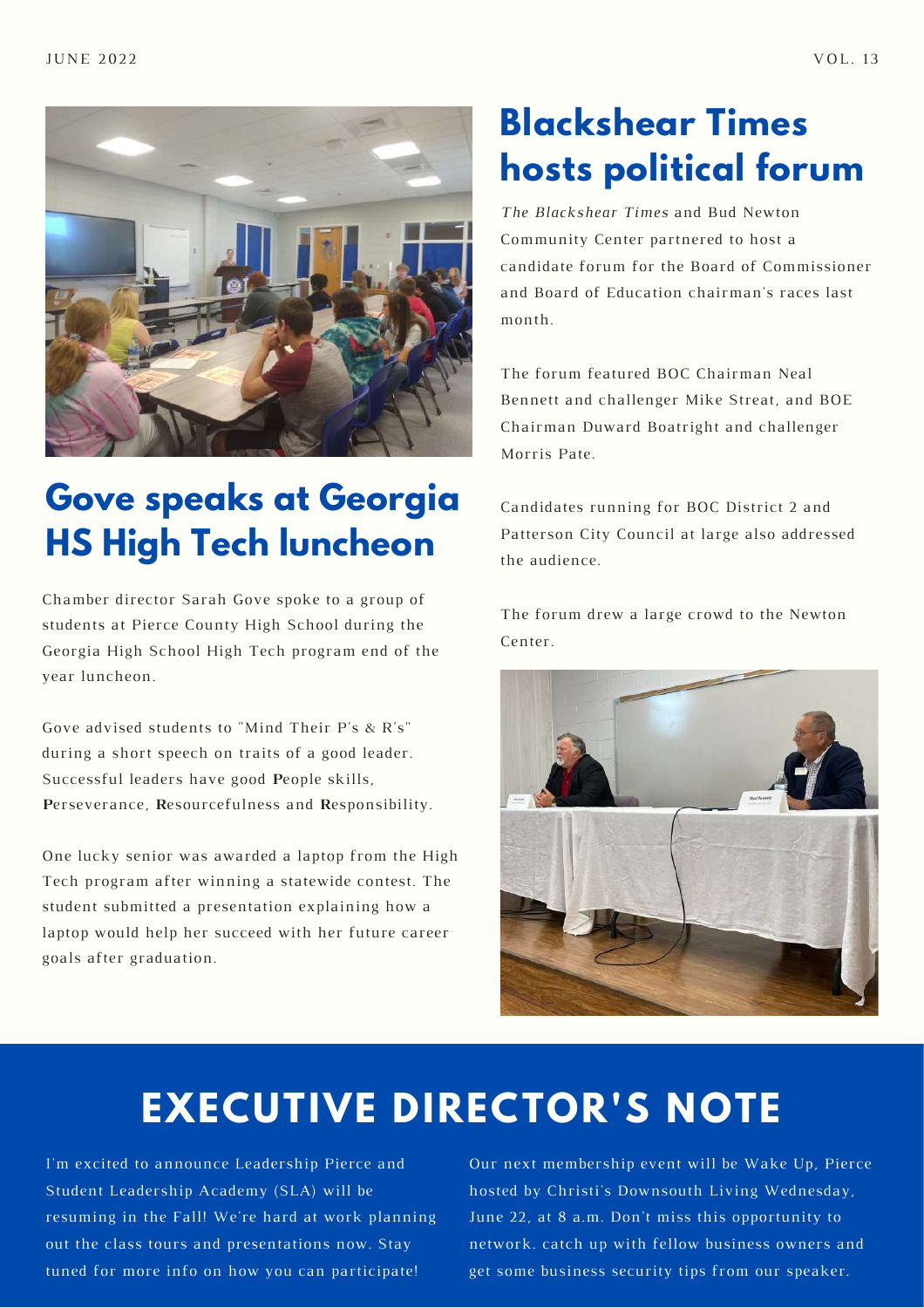

## **Member of the Month: Steel & Metal Systems**

Steel & Metal [Systems](https://www.facebook.com/Steel-and-Metal-Systems-Inc-108400680792867) (SAMS) is located in Blackshear. The company, owned by Watson and Eileen Coffee, launched in 1993.

SAMS started selling and constructing pre-engineered self-storage buildings. In 2007, SAMS purchased their first metal fabrication equipment and began manufacturing metal components. SAMS continues to design their own unique components for their buildings.

SAMS provides jobs for approximately 80 employees. Check them out at [steelandmetalsystems.com](http://steelandmetalsystems.com/).

The Coffees were recognized as Business Leaders of the Year for 2021.

## **Kaylee Cravey wins Chamber scholarship**

PCHS Senior Kaylee Cravey received the Chamber scholarship for 2022. Cravey was one of three applicants to apply for the \$1,000 scholarship. Cravey is the daughter of Tina Cravey. She plans to attend Georgia Southern University in the Fall.

The Chamber scholarship is awarded to a student who plans to advance their learning in the areas of business studies, education, leadership, political science or specialized skills training. The recipient must demonstrate leadership qualities, involvement in community service, a strong work ethic, and an interest in education, business and entrepreneurship.

Cravey received the scholarship at Honors Day.



## our CHAMBER

The Pierce County Chamber of Commerce is a non-profit membership organization. Our primary goal is to promote businesses in Pierce County and help create an overall healthy and sustainable business climate throughout the local area.

## our VISION

The vision of the Pierce County Chamber of Commerce is to provide for a competitive and business friendly climate for all of Pierce County.

## our MISSION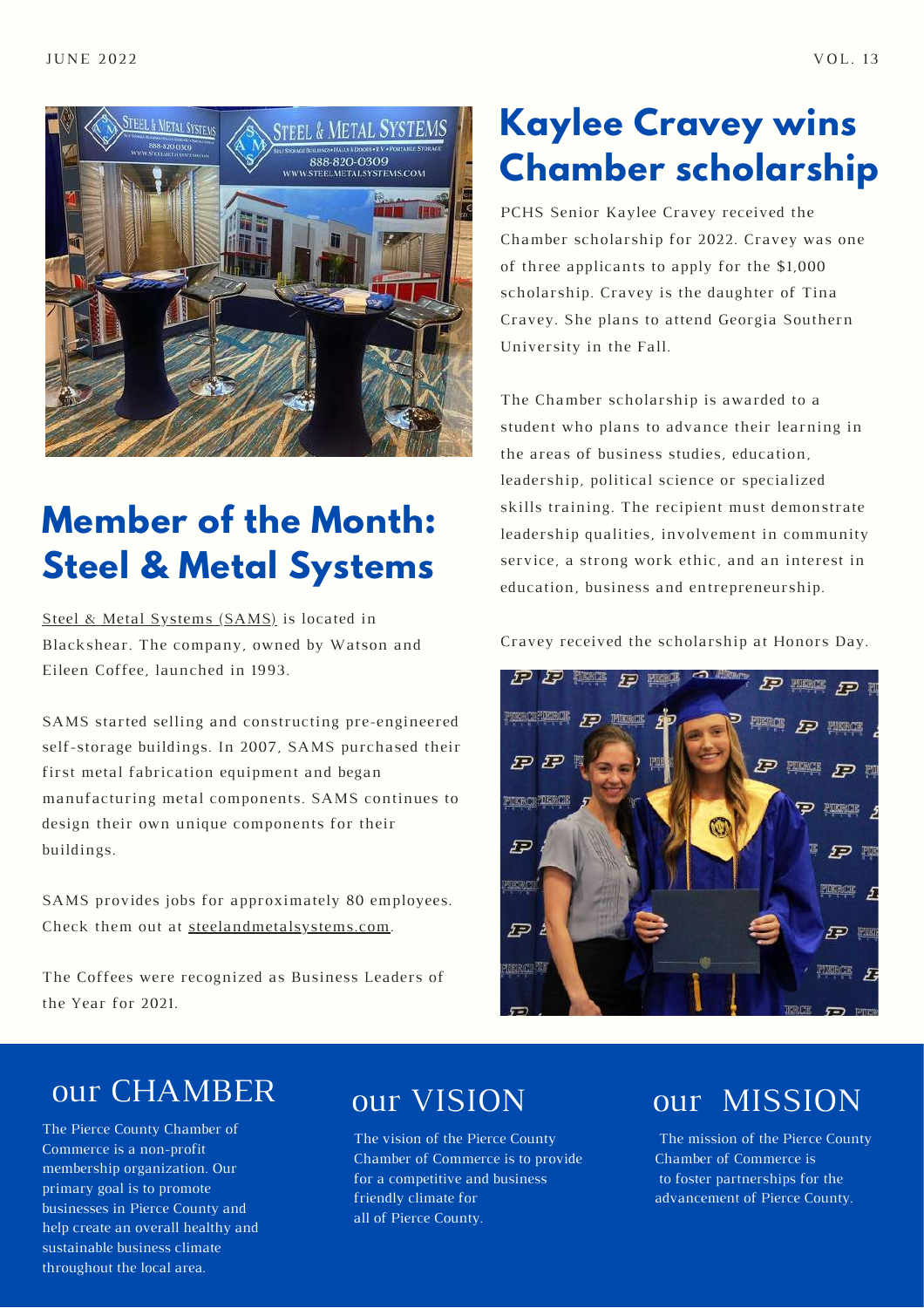

# **Chamber board sets goals for 2022-2023**

The Pierce County Chamber of Commerce held a board retreat in March where they outlined the Chamber's main goals for the next year.

The retreat was facilitated by Jenny Robbins, community development manager with Georgia EMC.

The Chamber's four main goals are: workforce development, member recruitment, board visibility and partnership with the Industrial Development Authority (IDA).

**View a detailed report of the Chamber's 2022-2023 Strategic Plan [here](https://drive.google.com/file/d/1FhUU2P_EYPjmCDcqmYk7nQW-cRX0pjPG/view?usp=sharing)**

## **Chamber hosts Lunch & Learn**

The Chamber hosted a Lunch & Learn last month on the topic of 'Mastering Business Loan Proposals.' *SBDC, PrimeSouth Bank presented 'Mastering Business Loan Proposals'*

Presenters included Jennifer Lee, business consultant with the Small Business Development Center (SBDC), Ty Wright and Chris Sinclair of PrimeSouth Bank.

Participants were given tips on how to create a business plan and how to successfully apply for business financing through a local lender.

PrimeSouth sponsored the event.



#### our CHAMBER

The Pierce County Chamber of Commerce is a non-profit membership organization. Our primary goal is to promote businesses in Pierce County and help create an overall healthy and sustainable business climate throughout the local area.

#### our VISION

The vision of the Pierce County Chamber of Commerce is to provide for a competitive and business friendly climate for all of Pierce County.

#### our MISSION